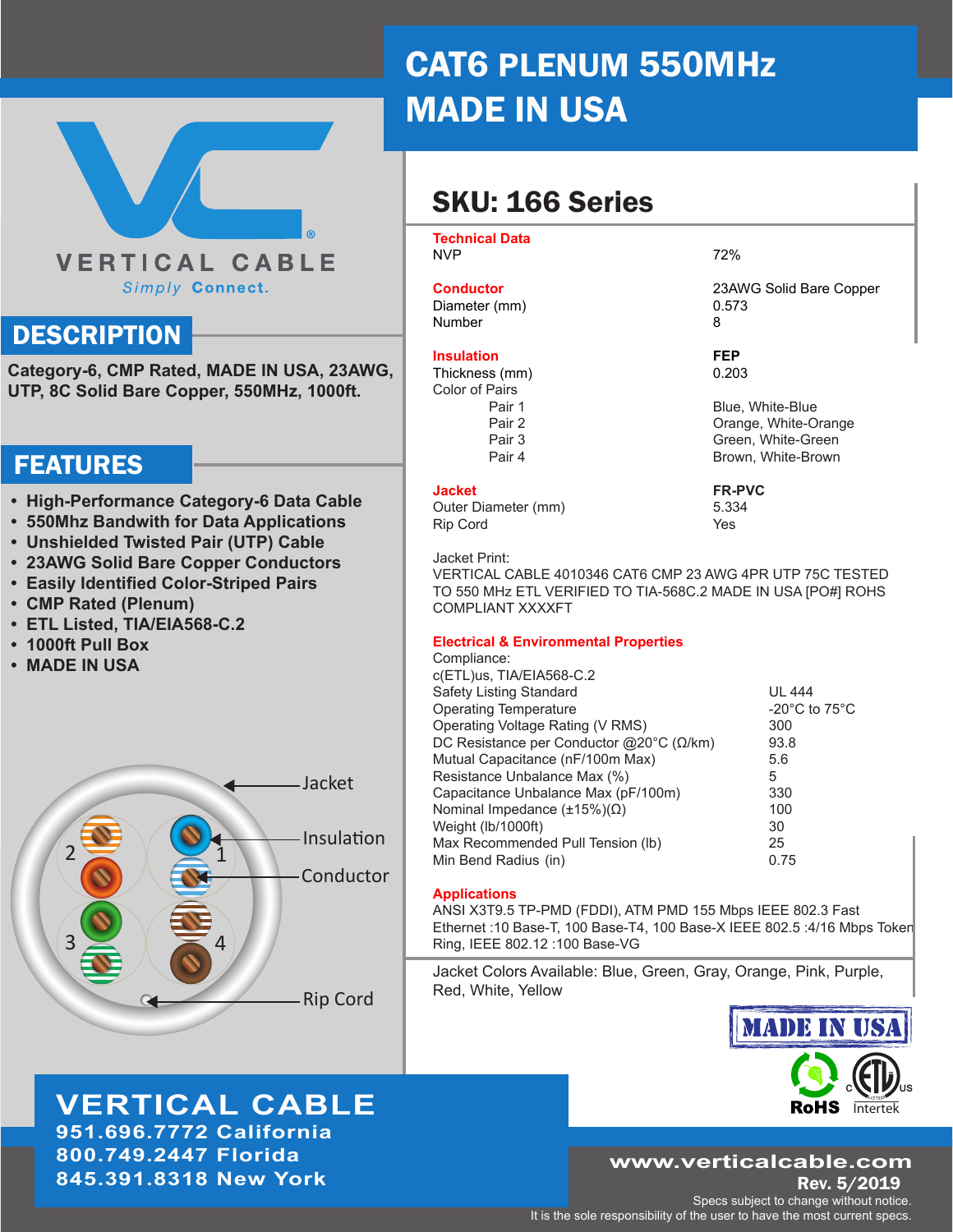# CAT6 PLENUM 550MHz MADE IN USA

# PERFORMANCE

| Frequency<br><b>MHz</b> | <b>Return Loss</b><br>dB | Attenuation<br>dB/100m | <b>NEXT</b><br>dB | <b>PSNEXT</b><br>dB | <b>FEXT</b><br>dB/100m | <b>PSELFEXT</b><br>dB/100m |
|-------------------------|--------------------------|------------------------|-------------------|---------------------|------------------------|----------------------------|
| 1.00                    | 21.00                    | 2.0                    | 74.30             | 72.30               | 67.8                   | 64.8                       |
| 4.00                    | 23.4                     | 3.8                    | 65.27             | 63.27               | 55.7                   | 52.7                       |
| 8.00                    | 24.6                     | 5.4                    | 60.75             | 58.75               | 49.7                   | 46.7                       |
| 10.00                   | 25.0                     | 6.0                    | 59.30             | 57.30               | 47.8                   | 44.8                       |
| 16.00                   | 25.0                     | 7.7                    | 56.24             | 54.24               | 43.7                   | 40.7                       |
| 20.00                   | 25.0                     | 8.6                    | 54.78             | 52.78               | 41.7                   | 38.7                       |
| 25.00                   | 24.3                     | 9.6                    | 53.33             | 51.33               | 38.8                   | 36.8                       |
| 31.25                   | 23.6                     | 10.8                   | 51.88             | 49.88               | 37.9                   | 34.9                       |
| 62.50                   | 21.5                     | 15.7                   | 47.36             | 45.36               | 31.8                   | 28.8                       |
| 100.00                  | 20.1                     | 20.2                   | 44.30             | 42.30               | 27.8                   | 24.8                       |
| 200.00                  | 18.0                     | 29.8                   | 39.78             | 37.78               | 21.7                   | 18.7                       |
| 250.00                  | 17.3                     | 33.8                   | 38.33             | 36.33               | 19.8                   | 16.8                       |
| 300.00                  | 16.8                     | 34.9                   | 37.10             | 35.10               | 18.3                   | 15.3                       |
| 350.00                  | 16.3                     | 36.3                   | 36.10             | 34.10               | 16.9                   | 13.9                       |
| 400.00                  | 15.9                     | 39.6                   | 35.30             | 33.30               | 15.8                   | 12.8                       |
| 500.00                  | 15.2                     | 45.4                   | 33.30             | 31.80               | 13.8                   | 10.8                       |
| 550.00                  | 14.9                     | 48.3                   | 33.20             | 31.20               | 13.0                   | 10.0                       |

# **MADE IN USA C US RoHS** Intertek

### **www.verticalcable.com**

Rev. 5/2019 Specs subject to change without notice. It is the sole responsibility of the user to have the most current specs.

### **VERTICAL CABLE 951.696.7772 California**

**800.749.2447 Florida 845.391.8318 New York**